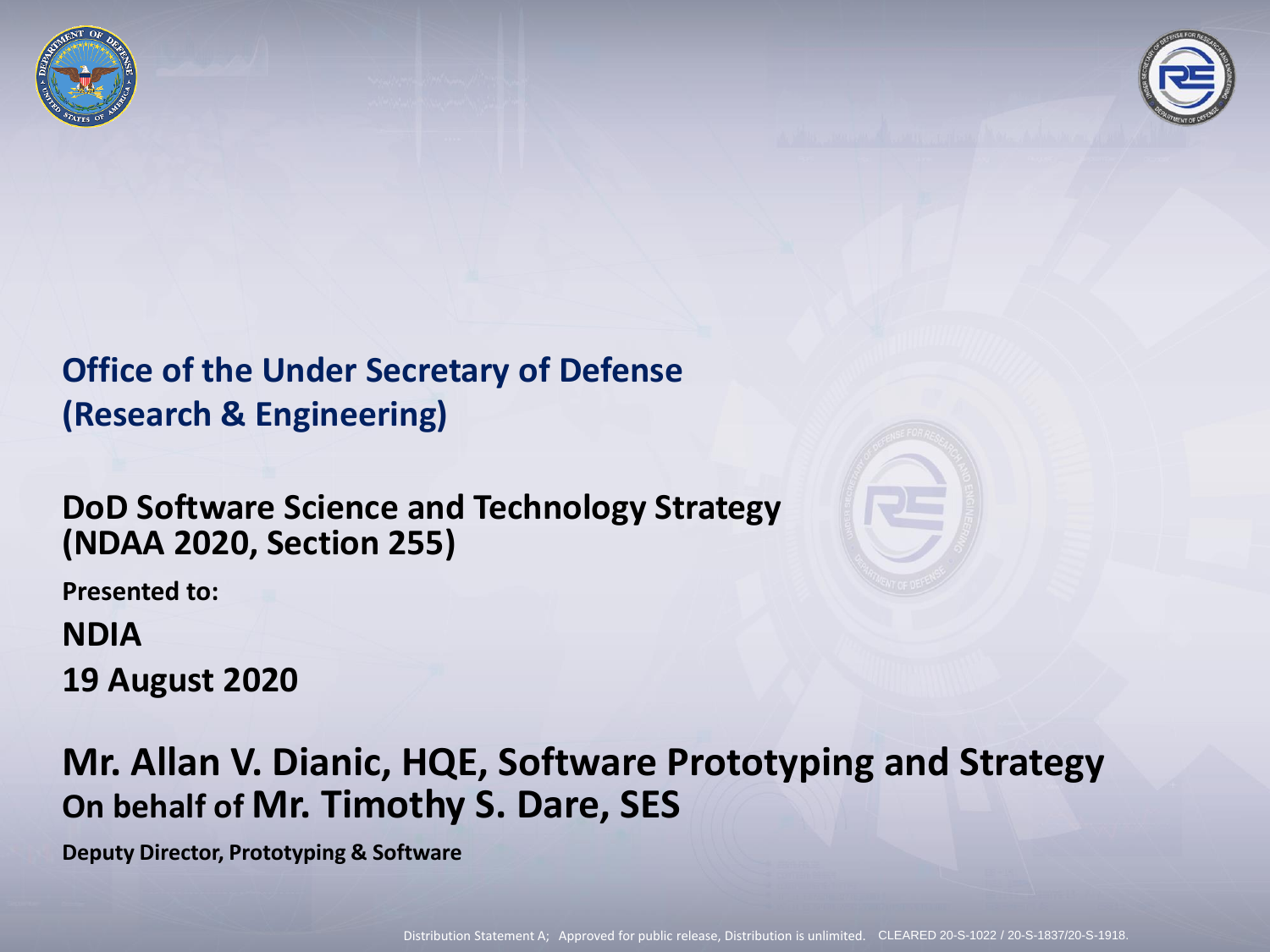

## **Prototyping and Software (P&S)**



Focus on advancing technology and innovation for the services by delivering operational, leap-ahead Programs, Advanced Concepts, and Technologies to rapidly provide our Warfighters with overmatch capabilities aligned with the National Defense Strategy

- ■Implement leap-ahead prototypes through a disciplined approach that provides fair evaluation of inputs, with insight by stakeholders, to meet the greatest warfighter needs with available funding
	- –Identify Service, CCMD, JS, AD, Agency, Foreign partners, Industry
	- –Evaluate proposals to reduce redundancy of prototyping efforts
	- –Structure prototype program for rapid delivery
	- –Determine co-funding to increase investment and partner buy-in
	- –Ensure solid transition plan to counter Valley-of-Death issues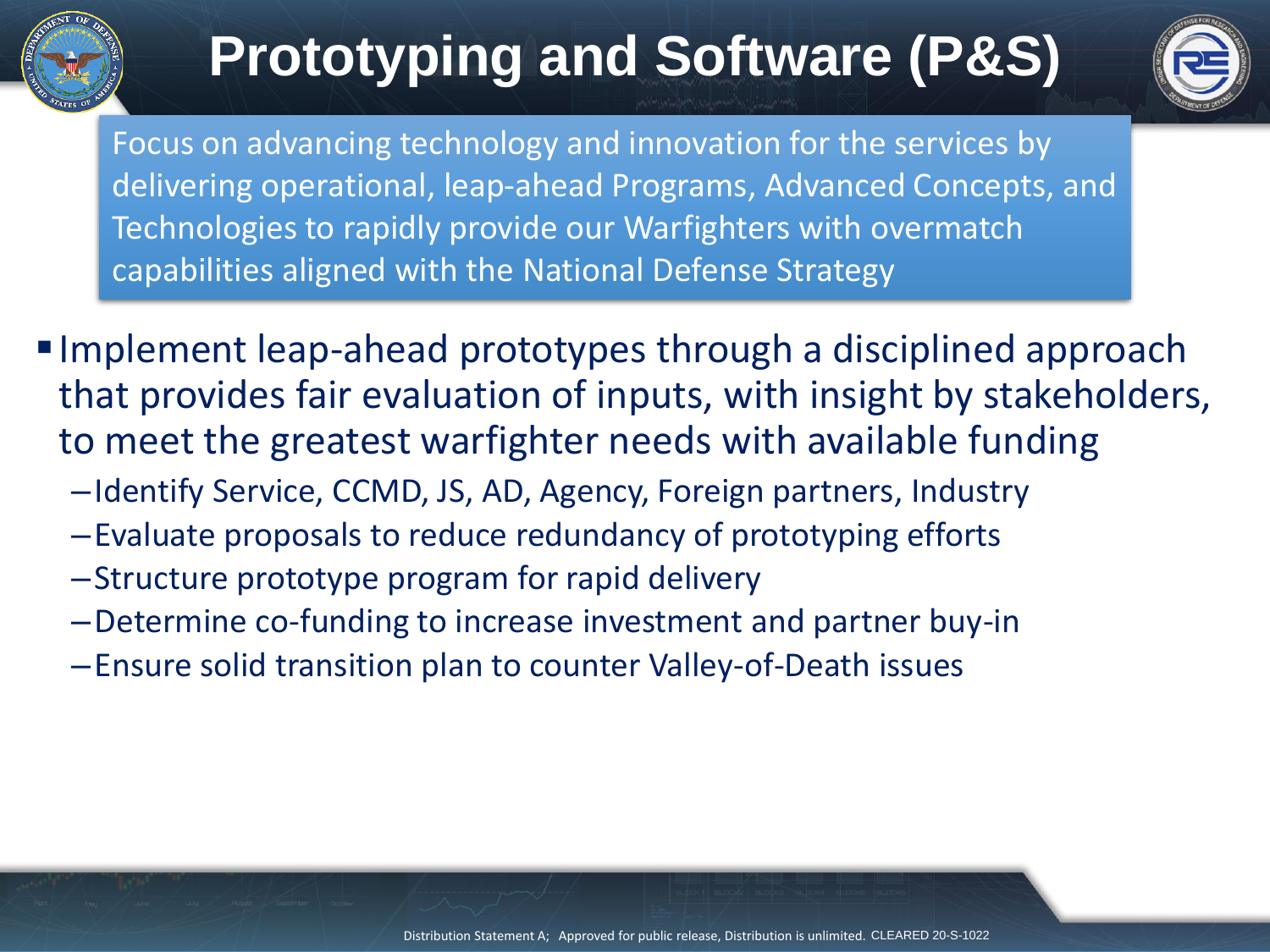

## **Prototyping Value to DoD**



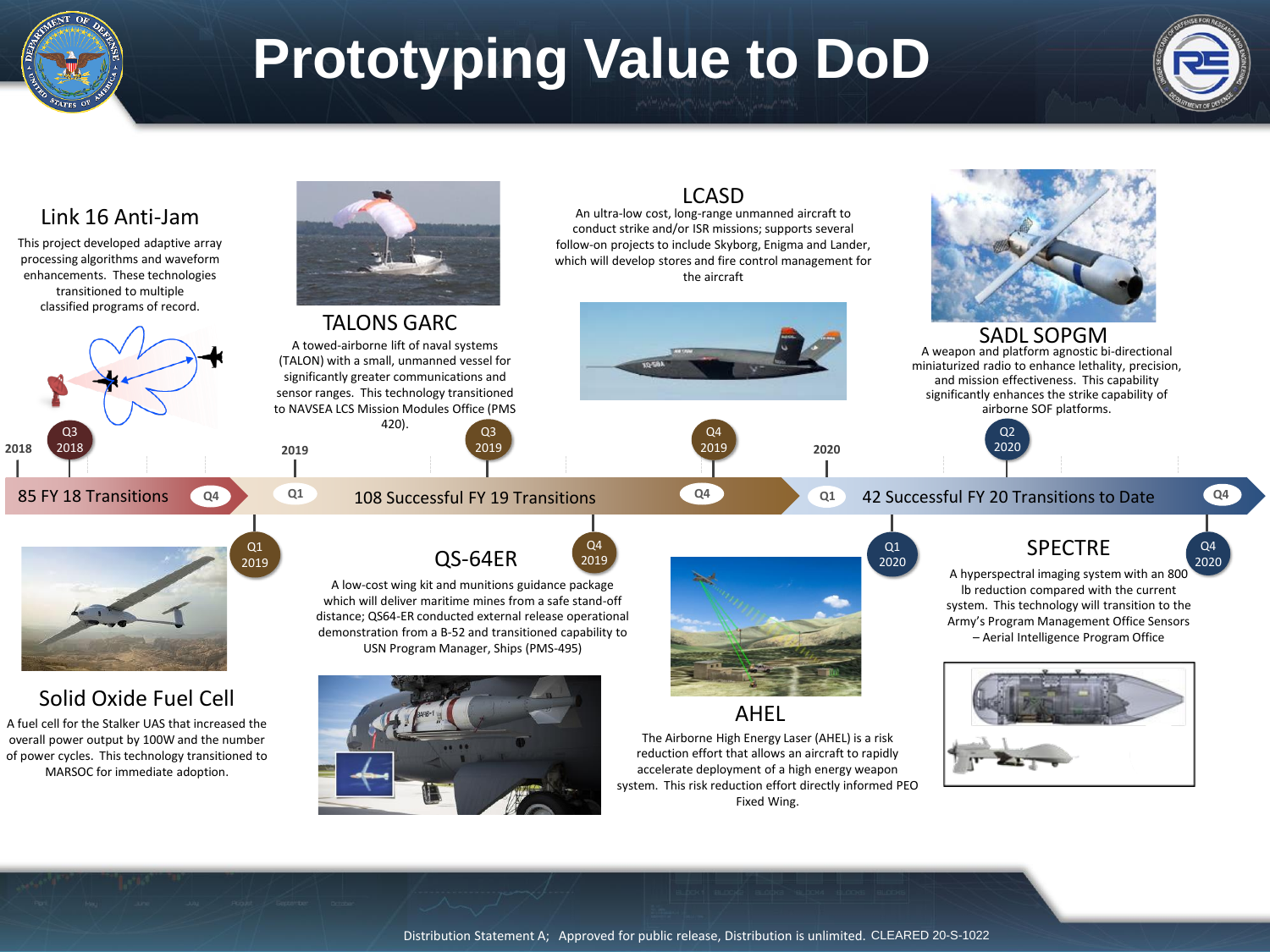## **A Range of Prototyping Efforts**



- Mission Focused Prototyping
	- End-to-end prototypes that support Joint Warfighting Concepts in key mission areas
	- Complements traditional prototyping programs
- Software Prototypes (New)
	- Explores/enhances joint software capabilities to support mission and warfighter needs
- Conceptual Prototypes
	- Explores emerging technologies to quickly determine feasibility and military relevance
- Rapid, low-cost prototypes
	- Quick, low cost prototype capabilities delivered directly to the warfighter
- International Prototypes
	- Operational prototypes where US and partner nation share R&D funding, technology, and industry participation to transition leap-ahead capability
		- A balanced portfolio of prototypes with various levels of size, risk, and innovation **Typically TRL 4 to 6+**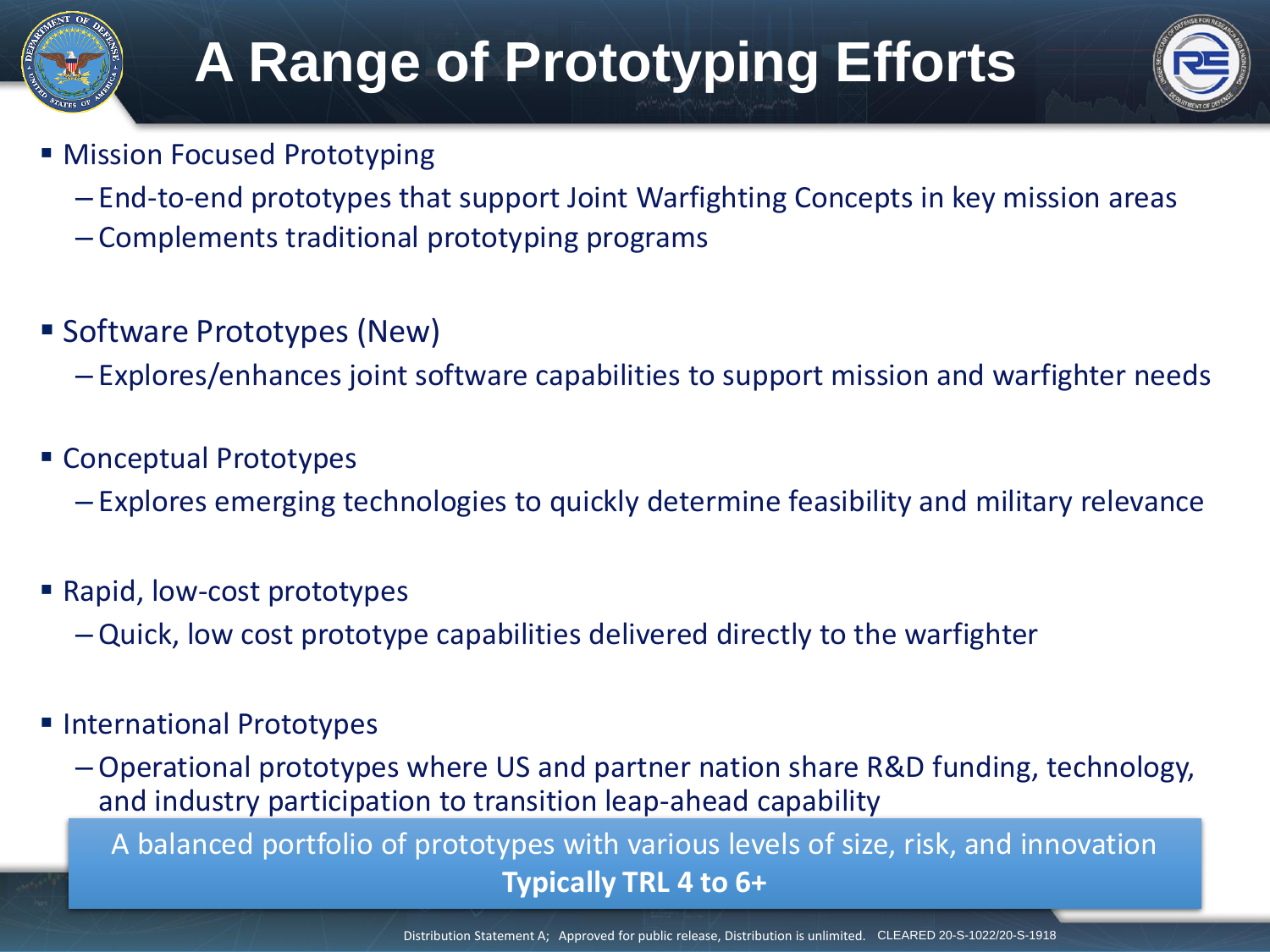

### **Software Prototyping and Strategy Approach Overview**



#### Improve DoD adoption of commercial software practices and tools

- Minimum viable prototype in 60-90 days followed by frequent updates
- Extensibility and transition clear at the start
- Policy and standards follow commercial enterprise effectiveness



Distribution Statement A; Approved for public release, Distribution is unlimited. CLEARED 20-S-1918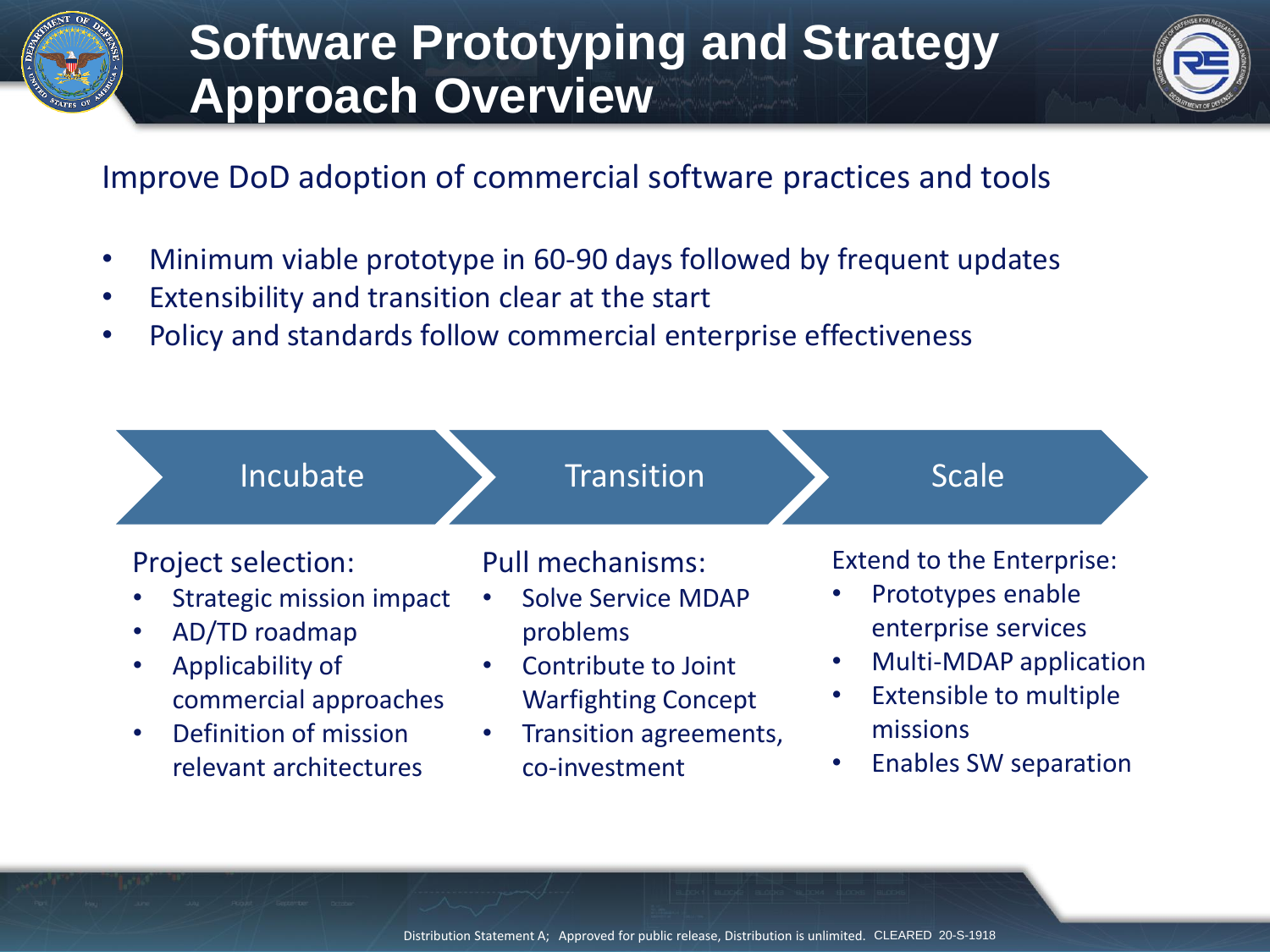## **Software Modernization Opportunities**



- **Preserving the value of Systems Engineering Lifecycle** 
	- –Appropriate rigor to define warfighter needs
	- –Importance of systems thinking to agile success
- Standardizing approach and tools
- ▪Applying commercial approaches and best practices to DoD environment
- **Supporting acquisition evolution**
- Collaboration
	- –Close work within the services as mission owners and support for Combatant Commanders
	- –Across OSD to facilitate change and support joint benefits
	- –With industry and professional organizations for thought diversity and innovation
- **Exercise 3 Actions driven by the National Defense Authorization Act** 
	- –NDAA 2020, Section 255, Department-Wide Software Strategy

Software modernization achieved by collaborating across a diverse community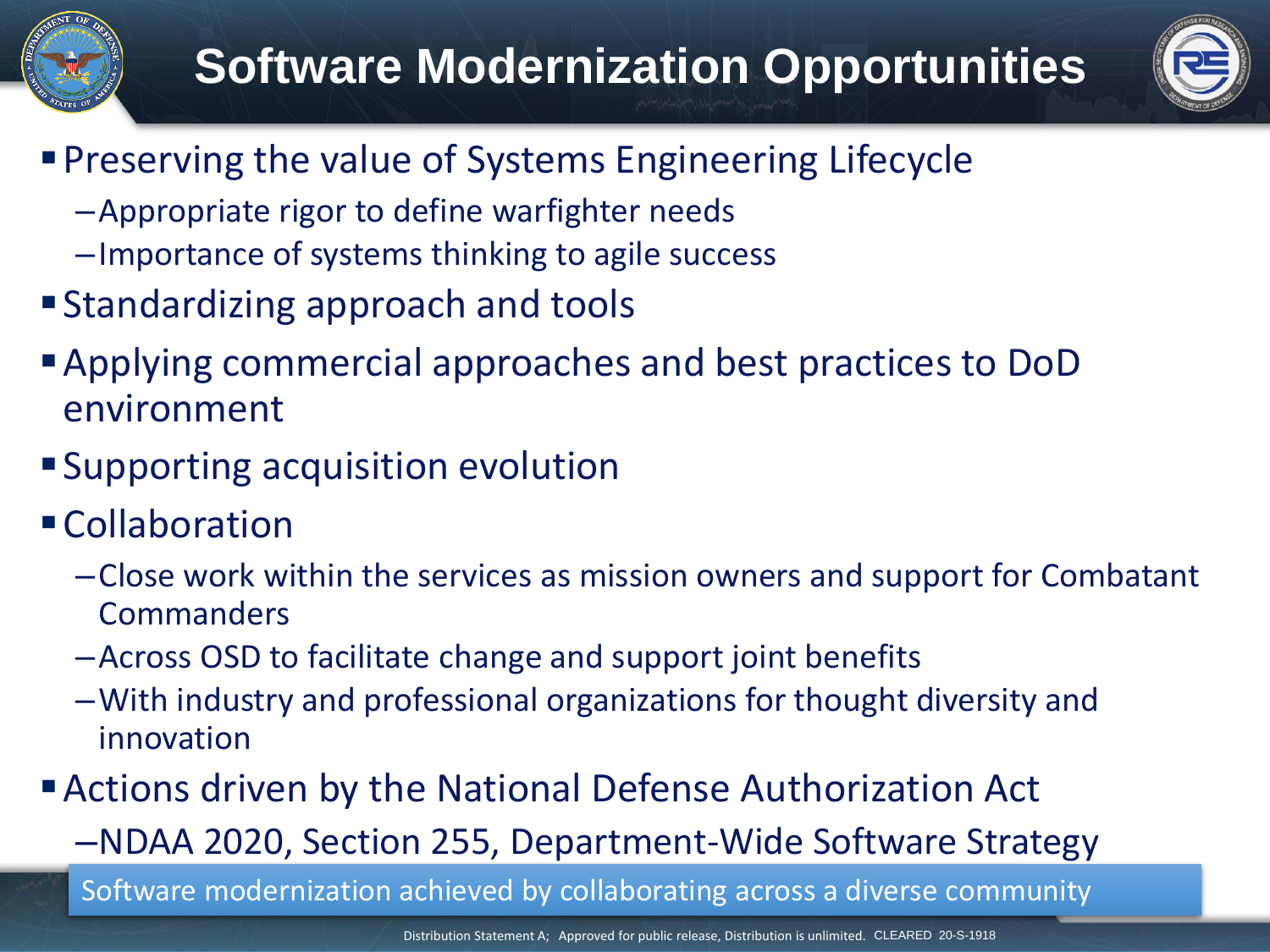

## **Section 255 Overview**



- ▪Section 255 establishes two major requirements from DoD
	- –Sec 255 (a) Appoint a senior official to guide DoD in software in six specified areas
	- –Sec 255 (b) Develop of a DoD-wide Software Science and Technology Strategy under guidance from the designated senior official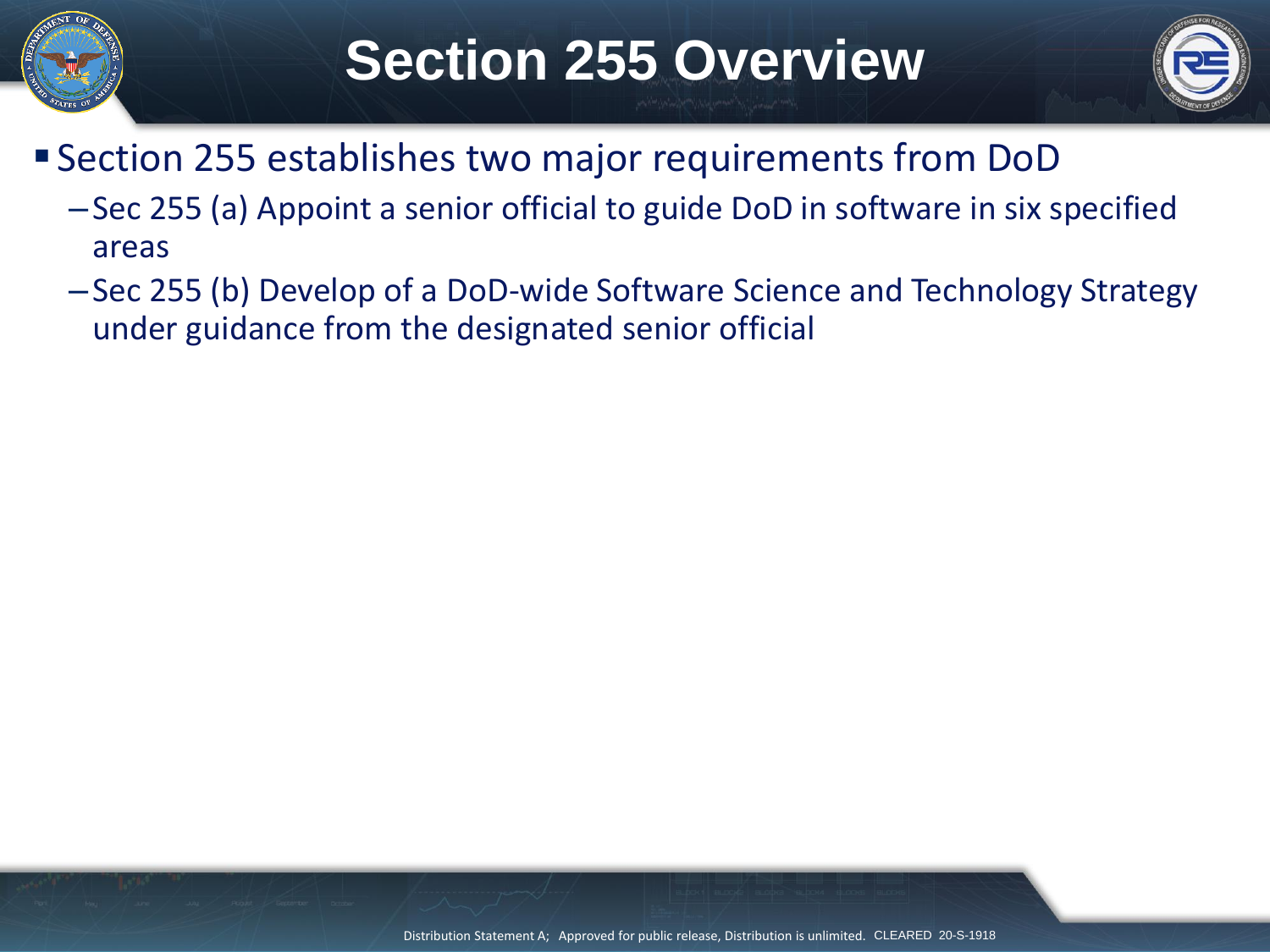

## **Section 255 Research**



#### **Research Areas**

(1) Research and development activities on new technologies for the creation of highly secure, scalable, reliable, time-sensitive, and mission-critical software;

(2) Research and development activities on new approaches and tools to software development and deployment, testing, integration, and next generation software management tools to support the rapid insertion of such software into defense systems;

(3) Foundational scientific research activities to support advances in software;

(4) Technical workforce and infrastructure to support defense science and technology and software needs and mission requirements;

(5) Providing capabilities, including technologies, systems, and technical expertise to support improved acquisition of software reliant business and warfighting systems; and

(6) Providing capabilities, including technologies, systems, and technical expertise to support defense operational missions which are reliant on software.

#### **Approach**

- Establish standing working group for Services, OSD and industry for ongoing interchange
- Align with research labs and FFRDC to guide
- Conduct software focused prototyping to advance and mature research in software intensive capabilities and to enhance
- Coordinate across major prototyping efforts to align foundational capabilities for joint use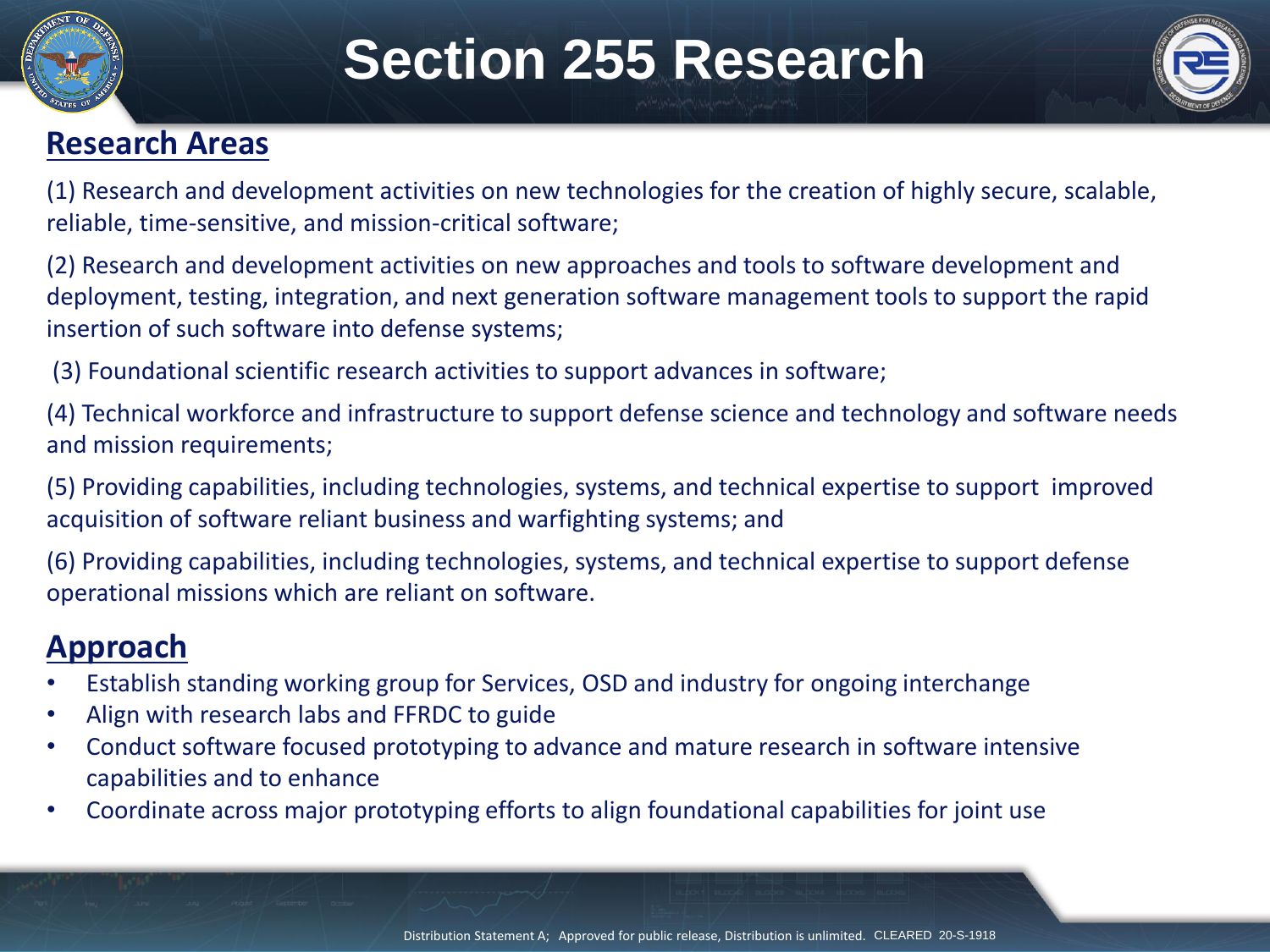



# Discussion



Distribution Statement A; Approved for public release, Distribution is unlimited. CLEARED 20-S-1022